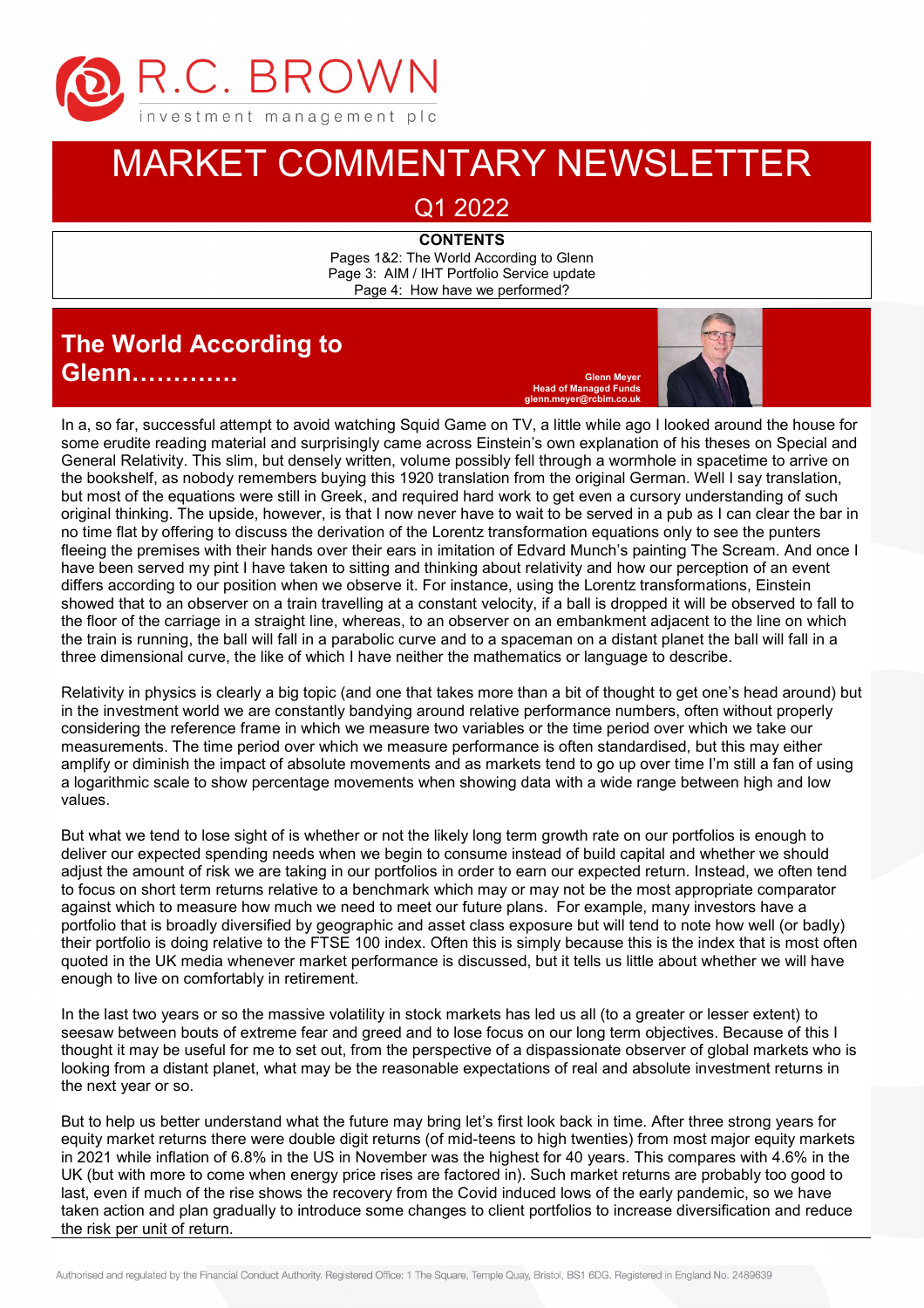Recent policy actions around the world have been focussed on controlling inflation which, after the big bounce in prices in the initial recovery period, ran the risk of becoming permanent rather than transitory. Our view remains that much of the inflation impact from supply and demand dislocation will be transitory and when the year on year impact of, for example, the rise in the oil price has worked through, inflation will fall back to less concerning levels. However, labour markets remain tight and if wages rise to reflect the difficulty in recruiting skilled staff as well as to offset the higher gas and electricity prices and tax and national insurance rises, it is likely that inflation will remain at a rate higher than we have been used to for a decade or more. Central banks have recently signalled to the markets that they are ready to take action on inflation, with the Bank of England breaking ranks first by raising its base rate by 0.15% to take it to 0.25%. Further 0.25% moves have been signalled if inflation does not start to fall, but in truth it takes a long time for interest rates to have an effect in the real economy and as the increases are well below current inflation stock markets, which tend not to like high interest rates as they push up the cost of capital and squeeze out growth, have been largely unperturbed by the change in policy. In the US the confirmation of Jay Powell to a second term as Chairman of the Federal Reserve is seen as being moderately hawkish on rates but markets have been sanguine on the rapid tapering of the Fed's bond buying programme, with an end to the stimulus from bond buying expected by the end of Q1. After that US interest rates are expected to rise. However, contrary to the taper tantrum of 2013 the bond market has taken this outlook in its stride.

Negative real bond yields imply that markets think inflation will be transitory, but earning anything close to an above inflation return from government bonds in the foreseeable future appears extremely unlikely. Because of this we are going to restructure the bond portion of our portfolios. Having now had the opportunity to meet Rebecca Young in her new role at Artemis, we will retain exposure to the Artemis Strategic Bond fund but with a reduced weighting. We will also reduce exposure to the Allianz Strategic Bond fund and will introduce Dickie Hodges' Nomura Global Dynamic Bond fund, this has a manager who believes that much of the inflation we are seeing is structural rather than transitory, which means that our portfolios will have a broad spread of dynamically managed global fixed income exposure. UK fixed income exposure to corporate bonds and gilts, including index linked (which are now expensive relative to the expected inflation rate), will be reduced slightly.

In our drive to increase the diversification of risk and return in we are also introducing exposure to two global multi asset funds, the Legal and General Multi Asset Target Return fund and the BNY Mellon Multi Asset Diversified Return fund. Both these funds earn a return from cash flows that are lowly correlated to the UK equity market. And we are also broadening the spread of returns in the property portion by introducing a holding in the Schroder Global Cities fund. This fund has a good record of exploiting opportunities from developments in land use across the globe in areas including distribution infrastructure, data centres and domestic accommodation for specific groups such as pensioners or students. The managers are pragmatic and do not expect a return this year as high as that earned in 2021, but the increased diversification and lower volatility compared with equity markets is a valuable consideration.

These changes will slightly reduce our equity exposure in order to help protect against the increased volatility in stock markets that we expect to see as interest rates rise and government economic stimulus is withdrawn. The Omicron variant of Covid 19 is also a concern to markets as, although potentially less deadly than earlier variants, the need to protect against the highly transmissible nature of the virus may still cause interruptions to normal business, particularly in the travel and hospitality industries. No changes are being made to the equity funds held in the portfolio but in the US the exposure to the growth style (where many stocks are now very expensive) is being reduced in favour of the M&G North American Value fund.

When looked at from afar investor returns have been strong in the last year and for several years before this, but are probably unsustainable given that higher interest rates are clearly signalled as a means of controlling inflationary pressures. This means that the most likely outcome for investors in the near future will be one of modest absolute returns with the potential to beat inflation. Volatility may well be higher than we all would like as markets adjust to changes in policies implemented by governments to control a rapidly evolving virus control scenario. On a relative basis value as a style may well continue to outperform growth (this will favour the UK over the US) and, after some years of a rising trend floating all boats on a wave of momentum, 2022 is more likely to be a year in which active managers will earn their keep and we expect stock selection to be a major contributor to an above inflation total return.

As always when writing these newsletters, the deadline looms and thus I have been pressured into consuming an almost infinite amount of energy to write this at something approaching the speed of light. Please find the time to read it at a relatively more modest pace. Any questions on astrophysics will be better answered by the Max Planck Institute in Heidelberg and queries on Einstein's 1915 text and the 1920 translation of it should be addressed to the Hebrew University of Jerusalem (which holds the Einstein literary archive) but feel free to ask us about investment.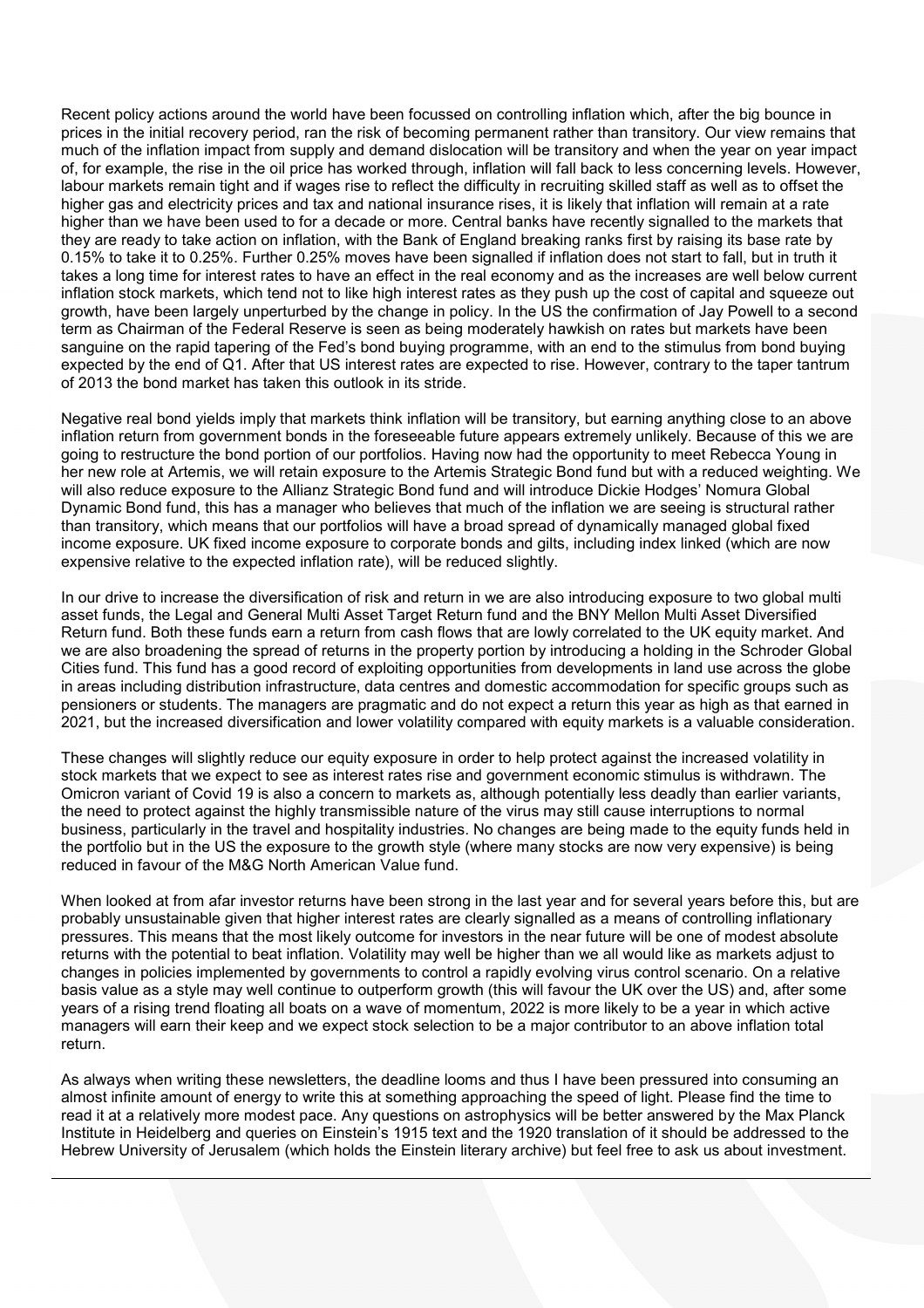## **AIM / IHT Portfolio Service update oliver Brown**

**Investment Director oliver.brown@rcbim.co.uk**

During the last quarter the AIM market failed to keep pace with the gains made by the UK main market and other global markets as the prospect of rising interest rates acted as a headwind to growth company valuations, which are a mainstay of the AIM market. Nevertheless, the AIM market remains an attractive arena for growth companies looking to expand and we believe the quality of companies on the market has never been higher and we consider the AIM market to be a jewel in post Brexit Britain's crown.

In an active period for equity raisings, ITM Power, an energy storage company, Springfield Properties, a Scottish housebuilder and Eckoh, a technology payments solutions company, were added to the portfolio. We also participated in the IPO of Devolver Digital, a computer games developer. Profits were taken in a number of holdings in order to raise cash for the new holdings. We anticipate plenty of further opportunities in 2022 as companies seek capital for expansion purposes.

This is an example of the holdings in a client portfolio as at 31st December 2021 (exact stock selection and sector weightings for a new client portfolio may be different from this illustration):

> Anexo Animalcare ASOS Artisanal Spirits Breedon Brooks Macdonald CMO Group Creo Medical Devolver Digital Eckoh Jet2 Group Elixirr Consulting Essensys Gamma Communications Hotel Chocolat Impax Asset Management Johnson Service Group

> > Cash

**Financials** 

Industrials

Energy

**Utilities** 

**Health Care** 

Technology

**Consumer Staples** 

Telecommunications

**Consumer Discretionary** 

 $2.3%$ 

 $6.0%$ 

8.6%

 $5.0%$ 

4.7%

 $3.3%$ 

 $0.0\%$ 

16.7%

30.8%

22.5%

By sector:

K3 Capital Lords Trading Group **Marlowe** Mattioli Woods Microlise Midwich MJ Hudson Saietta Strix Group Springfield Properties Sumo Digital Supreme Team17 **TinyBuild** Watkin Jones Young & Co Brewery



The historic performance (after fees) of the **RCBIM AIM / IHT Investment Service** to 31st December 2021 was:

|                                    | Last<br>Quarter | 1 Year | Since inception<br>$1st$ May 2018 |
|------------------------------------|-----------------|--------|-----------------------------------|
| RCBIM AIM / IHT Investment Service | $-1.75%$        | 9.45%  | 44.00%                            |
| FTSE AIM All Share TR Index        | $-1.92\%$       | 6.12%  | 19.84%                            |